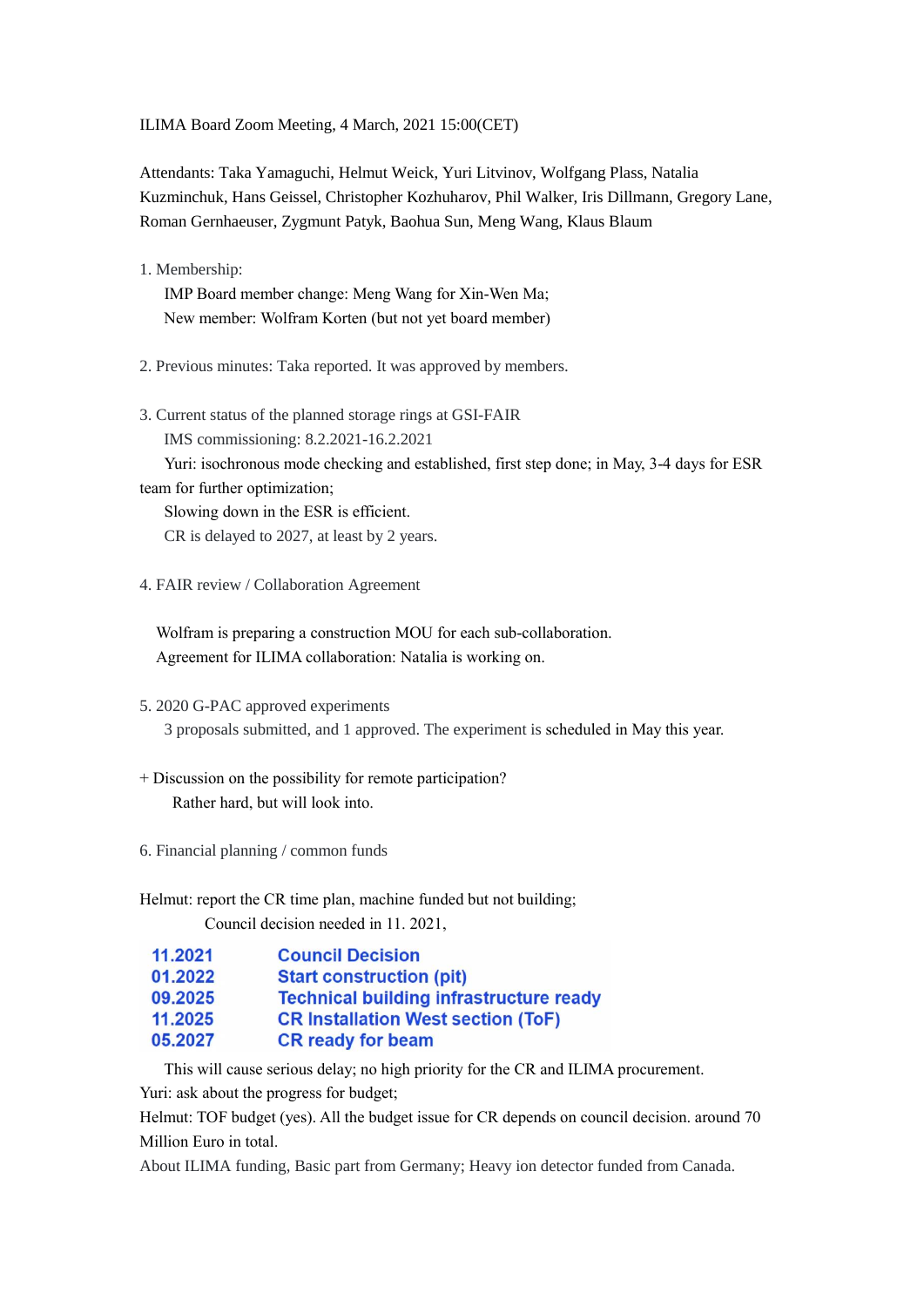|                                                 | <b>ILIMA Funding</b>  |                                       |                                         |  |  |  |  |  |  |
|-------------------------------------------------|-----------------------|---------------------------------------|-----------------------------------------|--|--|--|--|--|--|
| Based on German funding promised in 2012 (PMA). |                       |                                       |                                         |  |  |  |  |  |  |
|                                                 | 2005 based<br>for RRB | x 1.4207<br><b>MSP-RN<sup>*</sup></b> | x 1.5929<br><b>FAIR escal, 2022</b>     |  |  |  |  |  |  |
| <b>Schottky pickup:</b>                         | 287.7                 | 442.3                                 | 543.7 $k \in$                           |  |  |  |  |  |  |
| <b>ToF detectors:</b>                           | 293.7                 | 443.0                                 | 530.4 $k \in$                           |  |  |  |  |  |  |
| <b>Heavy-ion det.:</b>                          | 32.1                  | 90.0                                  | 104.7 $k \in$                           |  |  |  |  |  |  |
| $53.6 + 39.3 + 33.6$<br>DAQ:                    |                       | 76.0                                  | incl. above                             |  |  |  |  |  |  |
| Sum:                                            | 740.0                 | 1051.3                                | 1178.7 k€                               |  |  |  |  |  |  |
|                                                 |                       |                                       | * MS-Project Residual Needs + committed |  |  |  |  |  |  |

## Other sources: grant in Canada

TOF: black is covered by Germany, while red (~178 k Euro) is open still. Funding should be found to fill the gap.

| date     | year |                  | milestone what to do                  | milestone              | covered | open   |
|----------|------|------------------|---------------------------------------|------------------------|---------|--------|
| 15/09/21 | 2021 | M <sub>4</sub>   | procurement (chamber+magnet)          | award                  | 12.4    |        |
| 15/01/22 | 2021 | M6               | Conceptual design review              | CDR                    | 37.3    |        |
|          | 2022 |                  |                                       | <b>FDR</b>             | 37.3    |        |
| 15/04/22 | 2022 | M <sub>7</sub>   | FDR (chamber+magnets)                 |                        |         |        |
| 15/12/22 | 2022 | M <sub>9</sub>   | FAT (chamber + magnets)               | <b>FAT</b>             | 136.7   |        |
|          | 2023 |                  | buy valves + flanges 1                |                        | 54.61   |        |
| 15/08/23 | 2023 | M10              | assembly at GSI until FAT=SAT-A       |                        | 24.9    |        |
|          | 2023 |                  | discrepancy Warenkorb to full         |                        | 39.36   |        |
|          | 2023 |                  | buy valves + flanges 2                |                        | 6.8     |        |
|          | 2023 |                  | first power supply, feedthroughs      |                        | 25.79   |        |
|          | 2023 |                  | buy pumps + gauges 1                  |                        |         | 57.46  |
|          | 2024 | M4 <sub>b</sub>  | buy pumps + gauges 2                  |                        |         | 57.46  |
|          | 2024 |                  | pay detector parts 1st batch          |                        | 44.37   |        |
|          | 2024 |                  | Step motors, controller, drive case   |                        | 28.44   |        |
| 15/09/25 | 2025 | M10 <sub>b</sub> | tests with detector in one magnet     |                        |         |        |
|          | 2025 |                  | buy cables + sources                  |                        | 54.61   |        |
|          | 2025 |                  | all power supplies                    |                        | 19.72   |        |
|          | 2025 |                  | oscilloscope + racks (controls + DAQ) |                        |         | 62.58  |
| 15/08/26 | 2026 |                  | SAT-Ba install, phase I,              |                        |         |        |
|          | 2026 |                  | cables                                |                        | 6.83    |        |
| 25/04/26 | 2026 |                  | delivery of ToF parts to CR           |                        |         |        |
|          |      |                  |                                       | sum /k $\varepsilon$ = | 529.07  | 177.49 |



7. TDR finished -> tender, delayed by at least 1 year; All three TDRs approved by ECE;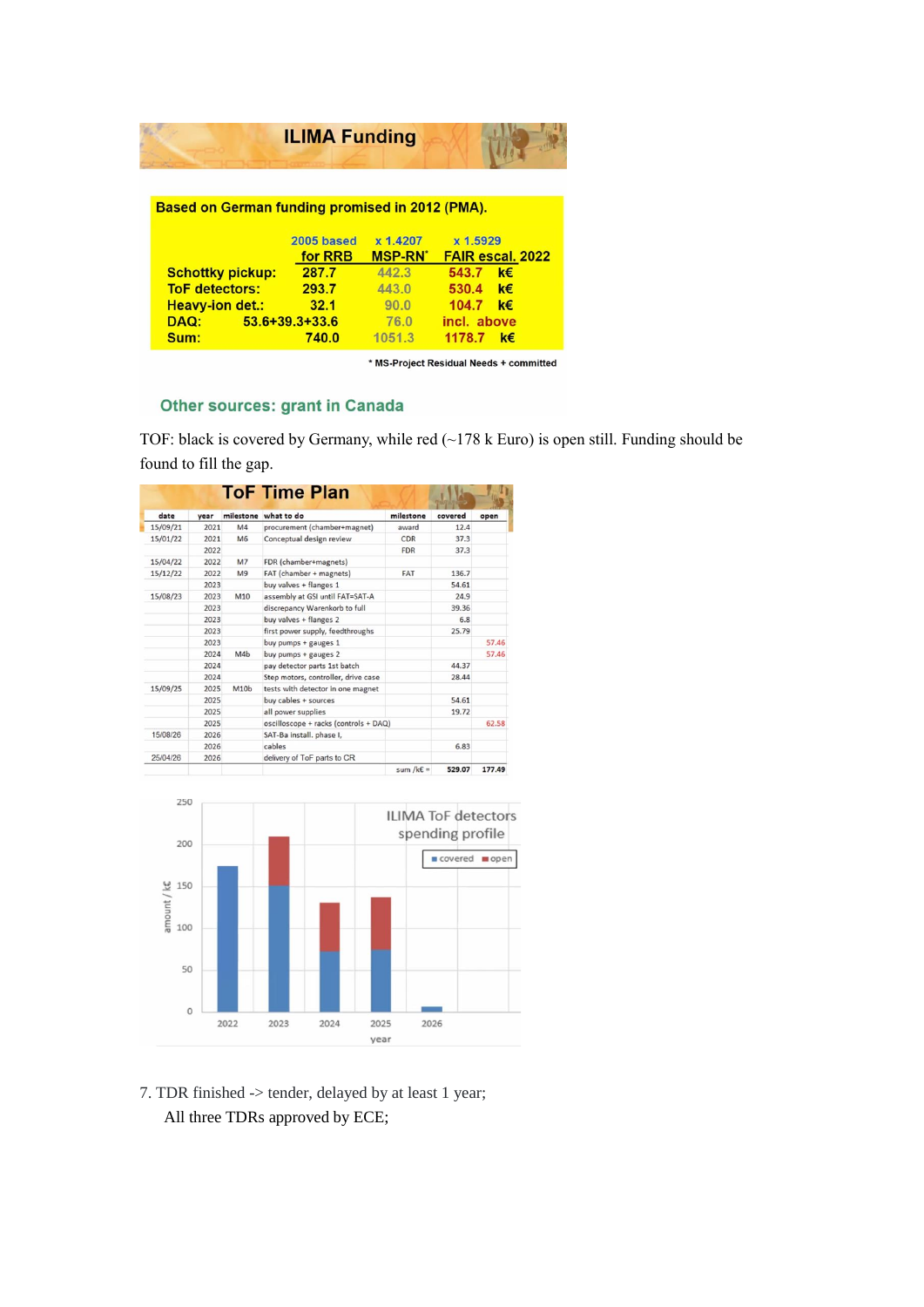

## 8. Schottky pick-ups:

Yuri: a beam time test of a transverse prototype for CR in TU Darmstadt (electron beam) in  $\sim$ 2 months, to test the response.

9. ToF detectors:

 Helmut: Even after finishing building the detector, there are questions on where to store, where to test. Those have to be adjusted according to the time line of CR (delayed by 2 years).

 Iris: Can one test ToF or Schottky pick-up at ESR? Yuri: Not feasible.

10. Other detectors:

 Iris: DAQ, heavy ion detector from TRIUMF ready, and wait for test at GSI. New detector ready in next year

11. Conferences and workshops:

Iris: a small workshop for neutron capture using storage ring; TRIUMF, Los Alamos, FRIB.

12. Any other business

PhysicsBook@HESR under preparation: Iris and Yuri;

+ Beam time schedule next year?

 2021 beam time mostly fixed and now is running in time. Not sure for 2022. (Middle of January to June)

 All the approved experiments should be finished before next summer, then there will be a new GPAC in 2023.

It is time to think about the next GPAC (2022).

Much competition for ring experiments

 Most experiments approved have not been done due to the COVID virus. Resubmission of experimental proposals should think about the feasibility.

13. Date of next ILIMA CB meeting